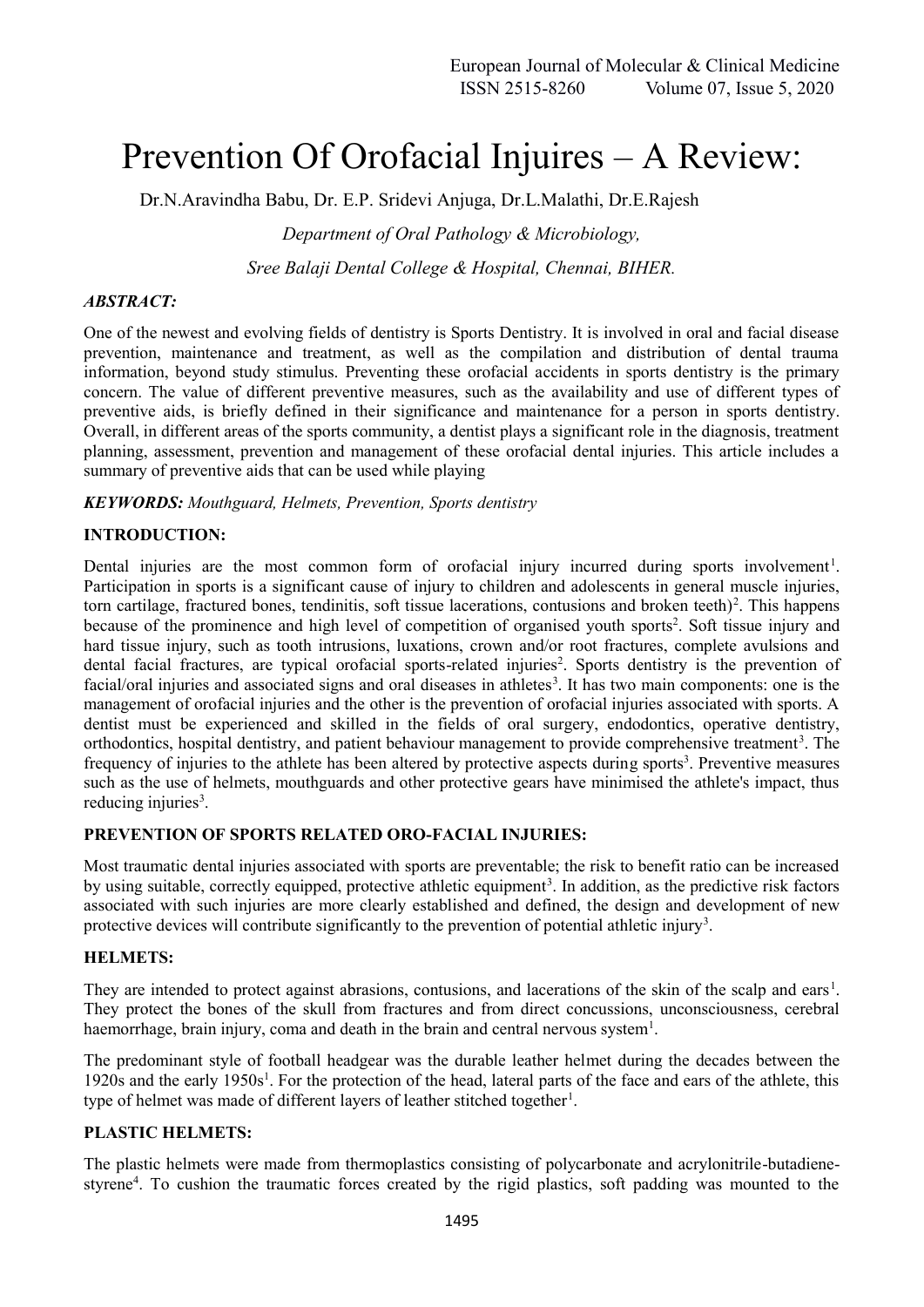internal elements of these hard helmets<sup>4</sup>. A guard was added to a snap-on strap that held the helmet in place to minimise the risk of laceration to the jaw, but disengaged when pulled by an opponent<sup>4</sup>. A later improvement was the placement of a protective rubber pad at the midline of the plastic helmet's forehead area to avoid lacerations of the nasal pyramid caused by pushing the helmet during touch or collision into the soft problems of the forehead<sup>4</sup>. Another major benefit of rigid plastic helmets has allowed the mouth and other facial structures to be further covered by the possible positioning of facemasks<sup>4</sup>. Helmets increase player safety when used properly and decrease morbidity<sup>4</sup>.

# **FACE MASK:**

They are built to secure the eyes, nose, nasal pyramid, zygomatic arches, and mouth from traumatic forces that are directed towards the face, such as a fist, ball, puck, or stick<sup>1</sup>. Face masks increase player protection when used properly and decrease morbidity<sup>1</sup>. Face masks are made from varying diameters of plastic or rubber tubing or welded steel or aluminium and are coated with a vinyl plastisol coating<sup>1</sup>. A contoured single bar was the earliest facemask type introduced into football in the 1950s. Both facemask types provide the maxilla horizontally with varying degrees of protection from an extended finger, clenched hand, forearm, or helmet directed toward the zygomatic region of the eye nasal pyramid or the mandibular arch<sup>3</sup>. One biggest drawback of the facemask is that it has a protruding object within the ready grasp of an opponent player<sup>2</sup>. Severe physical effects such as muscle, spine, or spinal column damage can occur when the facemask is pulled or twisted by an opponent during the course of a match<sup>2</sup>. The full cage face mask offers the highest degree of overall facial safety and is typically chosen by defensive players to prevent line play and tackling-related  $injuries<sup>1</sup>$ .

# **MOUTHGUARD:**

The word mouth guard is universal and generic and involves a wide range of products ordered by a dentist in the sporting good shops to professionally crafted custom made<sup>5</sup>. The mouth guard, also called as a mouth protector or gum shield, is as a "resilient device or device inside the mouth to reduce oral injuries, especially to the teeth and adjacent structures" 5 . These were originally created as a way of shielding boxers from lip lacerations by Woolf Krause, a London dentist, in 1890<sup>1</sup>. Mouthguards also help minimise the risk of injury to the throat, concussion, brain haemorrhage, unconsciousness, major damage to the central nervous system, and death. In that age, such incidents were a popular and sometimes debilitating accompaniment to boxing contests<sup>1</sup>. Originally, these gumshields were made from gutta percha and were kept by clenching the teeth in place<sup>1</sup>. By the 1930s, mouthguards were part of the regular equipment of boxers and have remained so ever  $since<sup>1</sup>$ .

# **PREVENTIVE AND PROTECTIVE ROLE OF INTRA-ORAL MOUTH GUARD:**

Mouth guard is intended to serve as a shield by pushing the soft tissues in the oral cavity away from the teeth preventing lacerations, swelling of lips, cheeks, and tongue during an impact<sup>6</sup>. It is intended to avoid tooth fractures or dislocations by cushioning the teeth from direct frontal blows while redistributing the force of the blow over all the teeth<sup>6</sup>. Opposing teeth are shielded from reciprocal seismic interaction<sup>6</sup>. Elastic, recuperative support is given to the mandible, which may avoid fracture or damage to the lower jaw angle that is not supported<sup>6</sup>. Their use may also provide patients undergoing orthodontic care with significant security<sup>6</sup>. Mouth guards should also be worn on the maxillary teeth, since it was clear that the maxillary anterior teeth were most vulnerable to injury except for malocclusion in class III, so the mouthguard should be worn on the mandibular teeth in such a situation<sup>6</sup>. Some of the most used muscles in the body are muscles in the face, jaw, and neck. Most people feel pain, nerve pinching, and even an accumulation of toxins in these areas because of frequent usage and a high tendency for stress to damage these muscles<sup>6</sup>. However, both of these issues are treated and resolved by releasing stress and aligning the jaw with neuromuscular therapy<sup>6</sup>. Many scholars have proposed that mouth guards provide an important way of avoiding spinal injury and concussion<sup>6</sup>Athletes feel more secure physically. Provide the competitor with the confidence that accidents are less likely to suffer, providing them with the competitive advantage for aggressive competition<sup>6</sup>.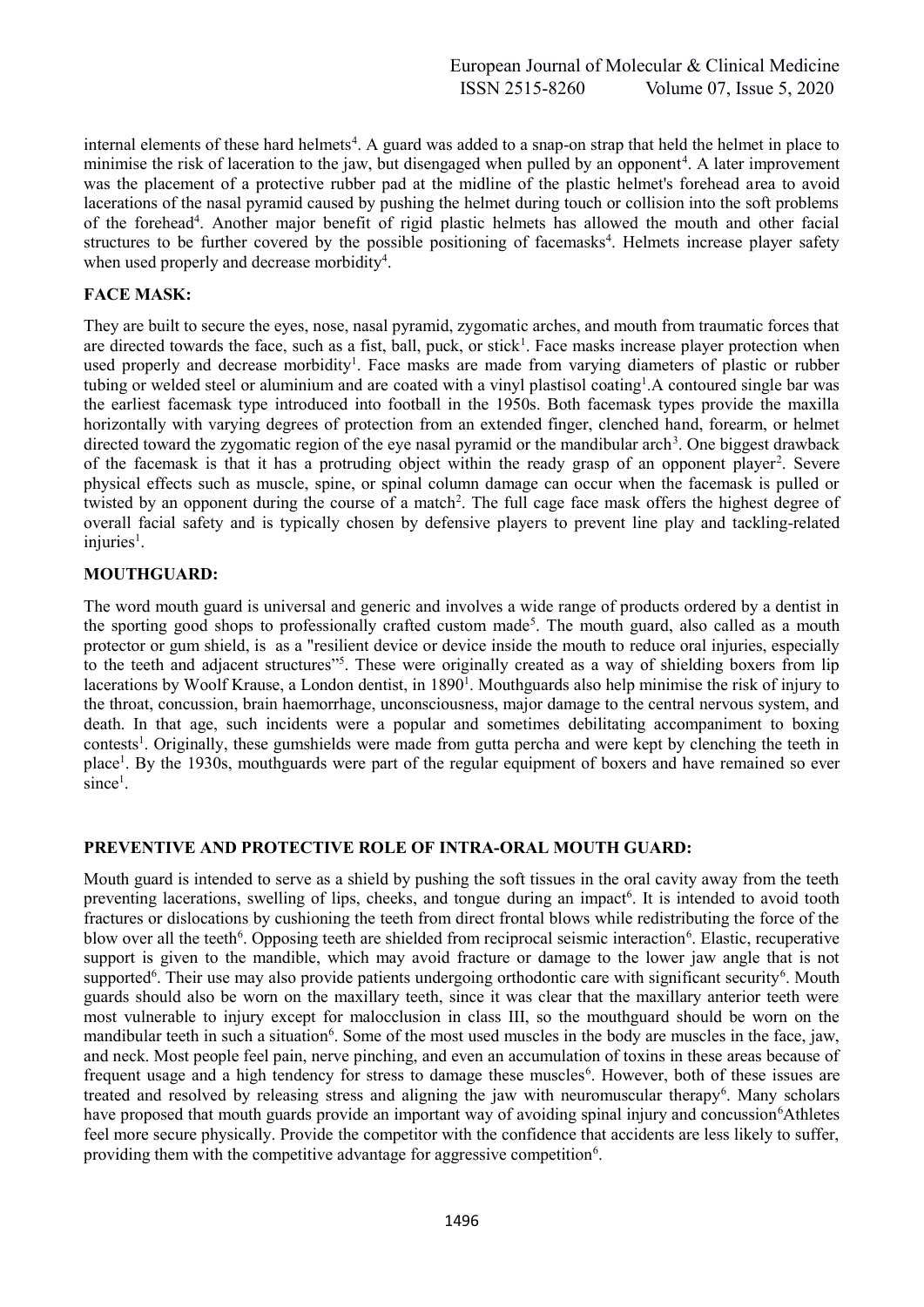### **BENEFITS OF MOUTHGUARD:**

- It stays in position securely and safely during operation<sup>6</sup>.
- It encourages speaking and does not restrict breathing<sup>6</sup>.
- It is durable, resilient, resistant to tearing, comfortable, odourless, and flavourless<sup>6</sup>.
- $\bullet$  It helps protect the teeth, periodontal ligaments, soft tissue, bone structure, joints, etc<sup>6</sup>.
- $\bullet$  It reduces the occurrence of concussions and fractures to the neck<sup>6</sup>.
- It exhibits protective properties involving high absorption, distribution and expansion of electricity<sup>6</sup>.
- Provides the maxillary arch with a high degree of comfort and  $fit<sup>6</sup>$ .

#### **CLASSIFICATION OF MOUTHGUARD:**

The American Society for Testing and Materials in Designation F697-80 (Reapproved 1986) defined the for athletic mouthguards as follows<sup>6</sup>:

Type I: Stock mouthguards

Type II: Mouth-formed mouthguards

Type III: Custom-fabricated mouthguards

#### **STOCK MOUTHGUARDS:**

Stock mouthguards are bought over the counter from sporting goods stores by customers. Of the three types of mouthguards available, they are the least costly and come in a range of designs and colours, with or without bands<sup>1</sup>. Since one size is designed for all people, they are ready to wear; this is similar to a scenario that would try to fit all athletes into the same shoe size<sup>1</sup>. Stock mouthguards are not suited to the athlete's dentition in order to hold them in place by biting the teeth together<sup>1</sup>. Either rubber, polyvinyl chloride or a copolymer of polyvinyl acetate are stock mouth guards<sup>4</sup>. Their primary benefit is that they are relatively cheap<sup>4</sup>. These are however, only available in small sizes, do not fit very well, are less retentive, sometimes heavy, obstruct speech and breathing, and require the jaws to be clenched to keep the mouth guard in place<sup>4</sup>. Stock mouthguards are undesirable to most athletes because of all these variables and provide less protection for the prevention of sports-related traumatic dental injuries<sup>4</sup>.

#### **Advantages:**

- They are readily accessible<sup>6</sup>.
- They are not cost-effective, but the patient can afford them<sup>6</sup>.
- They come in numerous varieties with a large range of shapes, sizes and flavouring agents<sup>6</sup>.

#### **Disadvantages:**

- Breathing problems
- Bulky
- Improper fit
- Non-adjustable
- Occlusion imbalance creates and contributes to an orofacial problem.
- Leads to incorrect bite and can cause malocclusion.
- Inadequate assistance and retention
- Distorted easily over time
- Uncomfortable
- Leads to Malocclusion
- $\bullet$  Insufficient safety<sup>6</sup>.

#### **MOUTH-FORMED MOUTHGUARDS:**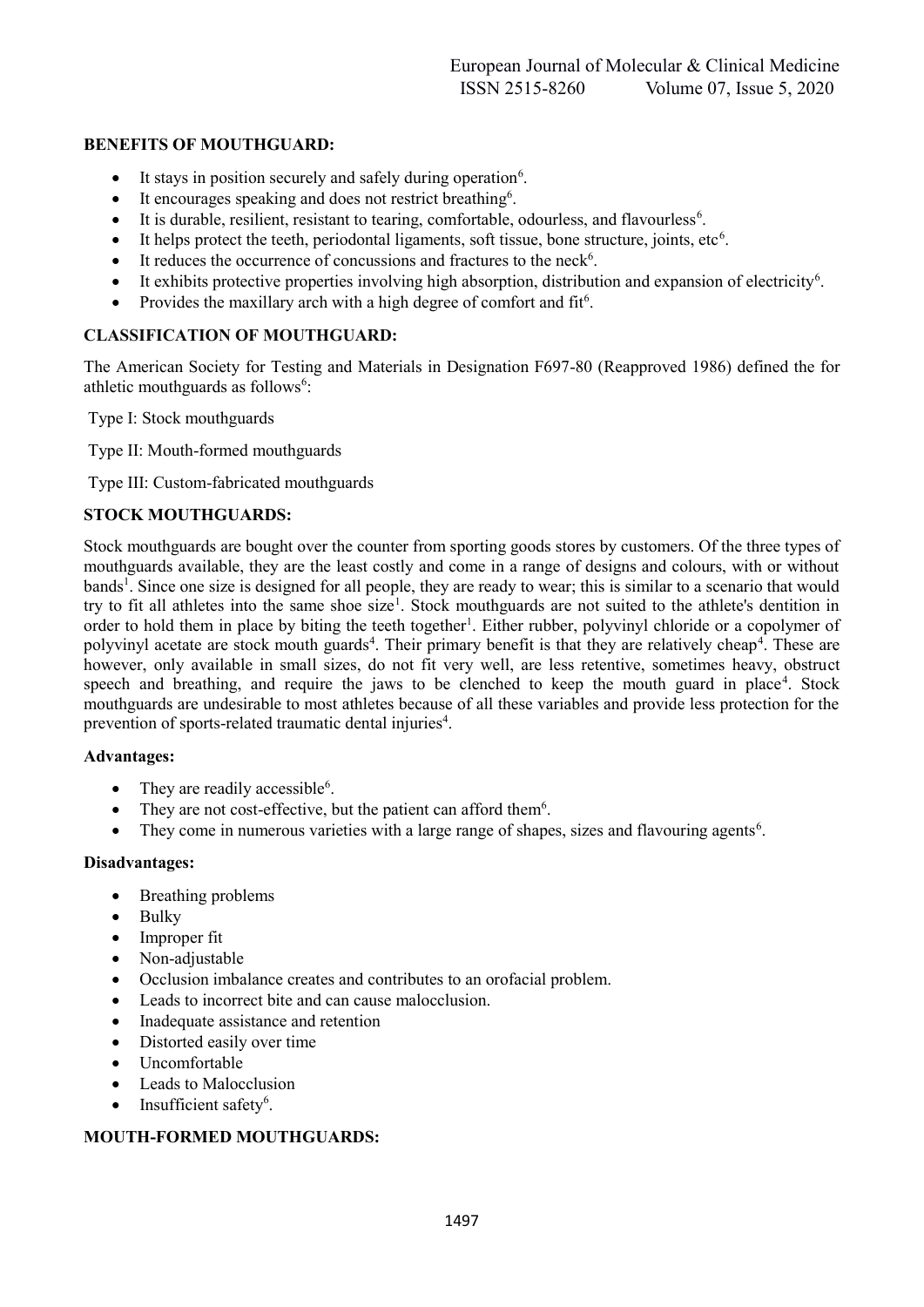Mouth shaped mouthguards between the stock and custom produced forms are intermediate. There are two types of mouth-formed mouthguards: shell lined and boil and bite<sup>1</sup>.

#### **SHELL-LINED MOUTH GUARDS:**

By inserting freshly mixed ethyl methacrylate into a hard shell, the shell lined variety is made, and is then placed into the mouth of the athlete before the material is set<sup>2</sup>. The shell liner type is made of a preformed shell with an acrylic or silicone rubber plastic liner<sup>2</sup>. The lining material is placed in the mouth of the player and moulds to the teeth, and set is then allowed<sup>2</sup>. Although the dental arch is reasonably well adapted, this variety is often too voluminous and uncomfortable and has an unpleasant odour and taste<sup>2</sup>. Furthermore the liner should be altered after each usage for best performance. Consequently, athletes do not favour the shelllined variety<sup>1</sup>.

#### **THERMOPLASTIC MOUTH GUARDS:**

In today's market, the thermoplastic boil and bite variety claims the largest share<sup>1</sup>. Such mouthguards are produced to soften the material by putting the shape of the mouthguard in boiling water<sup>1</sup>. The softened material is then inserted into the mouth of the athlete, where it is moulded with finger pressure as well as facial and intraoral muscle movements to strengthen tolerance to the mouth's hard and soft tissue structures<sup>1</sup>. Upon removal from the mouth of the competitor, the mouthguard is put in cold water until the form is firmly  $set<sup>1</sup>$ .

#### **Advantages:**

- Better stability
- Proper coverage
- Breathing and speaking is better when compared to stock mouthguard
- Disposable
- Low cost.

#### **Disadvantages:**

- Improper bite
- Improper occlusion
- Reduced retention over time
- Low shock absorber
- Not fabricated by the dentist hence improper coverage.

# **CUSTOM FABRICATED MOUTHGUARDS:**

Custom made mouthguards are professionally manufactured over a dental cast of the arch of the athlete (maxillary arch for patients with Class I or Class II malocclusion; mandibular arch for patients with Class III malocclusion)<sup>1</sup>. Custom produced mouthguards are considered superior to the mouthguards developed by either stock or mouth<sup>1</sup>. Custom-made mouthguards are claimed to interfere less with breathing (oxygen exchange) and expression because of their superior adaptation and retention<sup>1</sup>. They are more likely to be embraced by athletes because of their superior fit and comfort<sup>1</sup>.

#### **Advantages:**

- Adequate occlusal fit
- Maximum Occlusal Strength
- Never contribute to malocclusion,